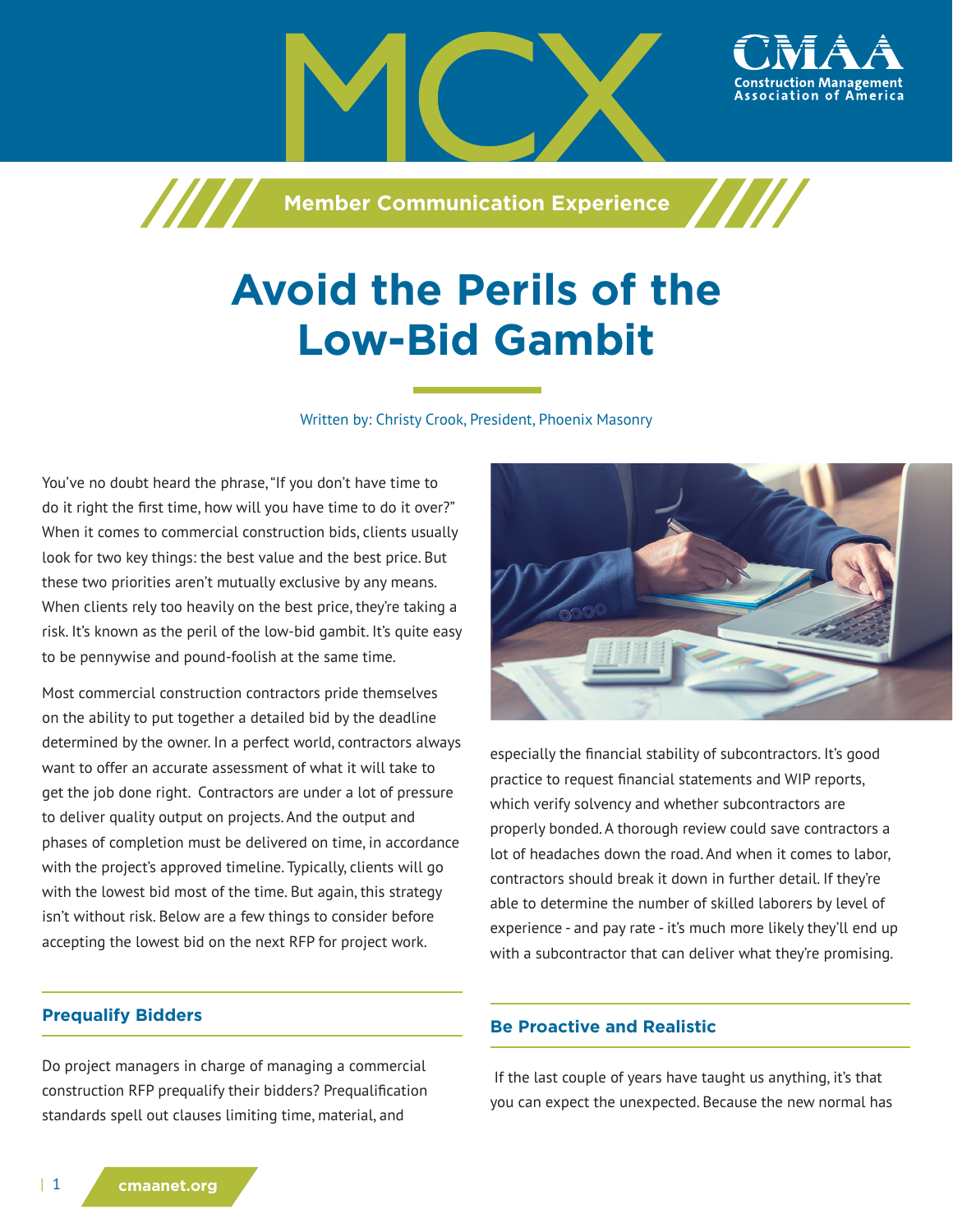now settled firmly in the latter column. Thanks to the scarcity of skilled laborers in the commercial construction industry, not to mention the dreaded supply-chain woes, clients are increasingly conducting "Initial Subcontractor Interviews," complete with questionnaires to fill out. This strategy allows the commercial contracting bidder, and their subcontractor partners an opportunity to provide realistic answers about long lead items such as scheduling and logistics. For instance, if a masonry contractor is well aware there's a 12- to 16-week lead time at the moment for specialty order concrete masonry units, they can factor this into the timeline up front, so that there's no surprises down the road. The important thing is for clients to be proactive and understandingly realistic about the project's timeline.

#### **Money and Manpower**

When it rains, it pours. If something can go wrong, it will. It's Murphy's Law. Everyone in the commercial construction industry knows exactly what this means. When the accepted bid is unreasonably low, the project itself is the first casualty. A low-bid subcontractor can't perform as promised if they don't have the amount of funds to cover materials and payroll during the project's full timeline. What happens next? Clients call up the competing bidders who didn't win the contract to finish the job, often requesting the same terms as the low bidder provided. Since that never works, clients almost always end up spending more money than if they'd just chosen the responsible bid in the first place. Sometimes

they also mistakenly believe that throwing more manpower into the jobsite will get the project back on track, which is untrue. And that's where the trust factor kicks in. Reasonable - and reputable - commercial contractors will have enough experience to accurately predict the precise number of skilled laborers, at every level of experience, necessary to complete the project with maximum production and efficiency.

Some final advice: A low bid could be an indication that the contractor is less capable than the other bidders. Be sure of the exact workforce you're getting. Experience and professionalism count. And be sure to weigh all competitive bids against one another at the same time. Verifying scope with all of responsible bidders ensures contractors are comparing applesto-apples and is crucial to the comprehensive success of the project. Otherwise, beware - don't save a little money and time on the front end to pay for it dearly on the back end.  $\mathcal{D}$